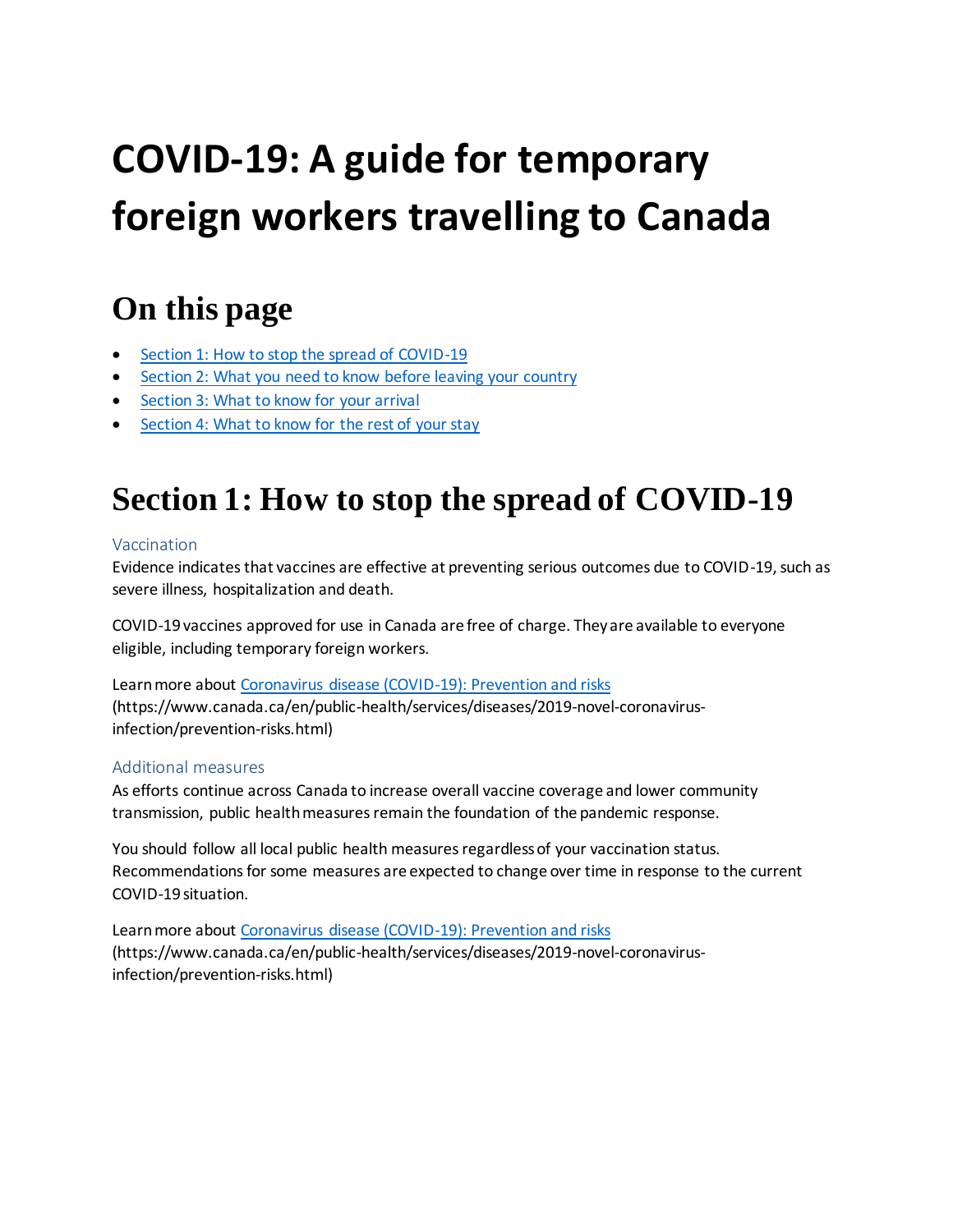# <span id="page-1-0"></span>**Section 2: What you need to know before leaving your country**

### Travel arrangements

Before making travel arrangements, verify with your employer (or your Ministry of Labour if you are with the Seasonal Agricultural Worker Program [SAWP]) that your job is still available. Also, read the email that you received from Immigration, Refugees and Citizenship Canada (IRCC) and follow their advice.

### Enhanced border measures

There are different testing and quarantine requirements upon arrival depending on which country you are travelling from and whether you are fully vaccinated.

Check if you qualify as [a fully vaccinated traveller](https://travel.gc.ca/travel-covid/travel-restrictions/covid-vaccinated-travellers-entering-canada) (https://travel.gc.ca/travel-covid/travelrestrictions/covid-vaccinated-travellers-entering-canada) and learn about new border measures for air [travel](https://www.canada.ca/en/public-health/services/publications/diseases-conditions/border-measures-air-travel.html)(https://www.canada.ca/en/public-health/services/publications/diseases-conditions/bordermeasures-air-travel.html).

You must use ArriveCAN to provide mandatory travel / quarantine information on and after your entry into Canada. Please review the Government of Canada's [pre-entry testing and ArriveCAN requirements](https://travel.gc.ca/travel-covid/travel-restrictions/covid-vaccinated-travellers-entering-canada) (https://travel.gc.ca/travel-covid/travel-restrictions/covid-vaccinated-travellers-entering-canada).

# <span id="page-1-1"></span>**Section 3: What to know for your arrival**

#### Testing, quarantine, and isolation

You should learn about [arrival tests](https://travel.gc.ca/travel-covid/travel-restrictions/covid-vaccinated-travellers-entering-canada)(https://travel.gc.ca/travel-covid/travel-restrictions/covidvaccinated-travellers-entering-canada) along with quarantine or isolation (https://travel.gc.ca/travelcovid/travel-restrictions/isolation) requirements. When you arrive, the border officer at the airport will give you further instructions.

#### Using ArriveCAN

You must use ArriveCAN to provide mandatory travel / quarantine information on and after your entry into Canada. Please review the Government of Canada's [pre-entry testing and ArriveCAN requirements](https://travel.gc.ca/travel-covid/travel-restrictions/covid-vaccinated-travellers-entering-canada) (https://travel.gc.ca/travel-covid/travel-restrictions/covid-vaccinated-travellers-entering-canada).

# <span id="page-1-2"></span>**Section 4: What to know for the rest of your stay**

#### Your rights

For information about your rights, please visit th[e Foreign Worker Rights web page](https://www.canada.ca/en/employment-social-development/campaigns/foreign-worker-rights.html) (https://www.canada.ca/en/employment-social-development/campaigns/foreignworker-rights.html)

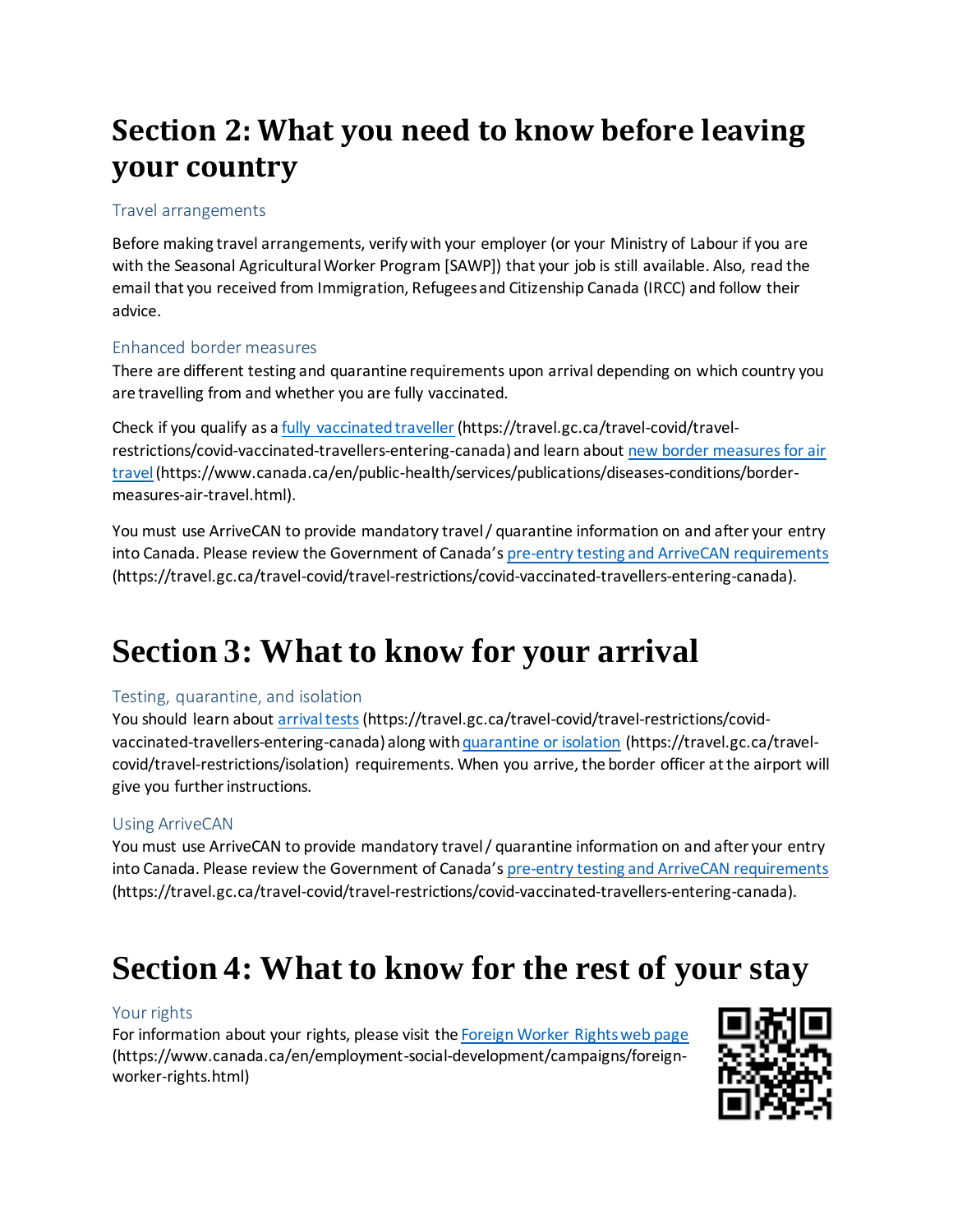#### COVID-19 income support measures

Your employer cannot end your contract if you are sick with COVID-19. You may be eligible fo[r COVID-19](https://www.canada.ca/en/services/benefits/covid19-emergency-benefits.html)  [benefits and services](https://www.canada.ca/en/services/benefits/covid19-emergency-benefits.html) (https://www.canada.ca/en/services/benefits/covid19-emergency-benefits.html) if you become sick and miss work due to COVID-19. You may be entitled to either paid or unpaid sick leave, depending on your employment contract and the relevant federal, provincial or territorial employment standards.

#### Changing jobs

If you are changing jobs or employers and need a new employer-specific work permit, please consult the [Work in Canada Temporarily](https://www.canada.ca/en/immigration-refugees-citizenship/services/work-canada/permit/temporary.html) (https://www.canada.ca/en/immigration-refugeescitizenship/services/work-canada/permit/temporary.html) page.

#### Migrant Worker Support Organisations

The Government of Canada is funding community organizations to support workers affected by COVID-19. These organizations can provide advice and support, interpretation, workshops, opportunities to build community connections, and more.

- For workers in British Columbia:
	- o The [Community Airport Newcomers Network](https://www.yvr.ca/en/passengers/navigate-yvr/customs-and-immigration/community-airport-newcomers-network) (https://www.yvr.ca/en/passengers/navigateyvr/customs-and-immigration/community-airport-newcomers-network) will welcome you at Vancouver International Airport and give you information and offer you an orientation session. In your package, there is a list of support organizations.
		- $\checkmark$  604-270-0077
	- o [MOSAIC](https://www.mosaicbc.org/services/settlement/migrant-workers/) (https://www.mosaicbc.org/services/settlement/migrant-workers/), another funded organization, offers a variety of services to migrant workers and can connect you with support organizations near you.
		- $\sqrt{604-254-9626}$
- For workers in Alberta, Saskatchewan and Manitoba
	- o The [Calgary Catholic Immigration Society \(CCIS\)](https://www.ccisab.ca/) (https://www.ccisab.ca/) offers a variety of services to migrant workers and can connect you with support organizations near you.
		- Calgary
			- $\checkmark$  403-618-5355
			- $\checkmark$  403-805-7257
			- $\checkmark$  587-434-7935
			- $\checkmark$  403-604-6105
		- Banff
			- $\checkmark$  403-763-1700
		- Brooks
			- $(403-362-0404)$
- For workers in Ontario, Nova Scotia, New Brunswick, Prince Edward Island and the Northwest Territories: